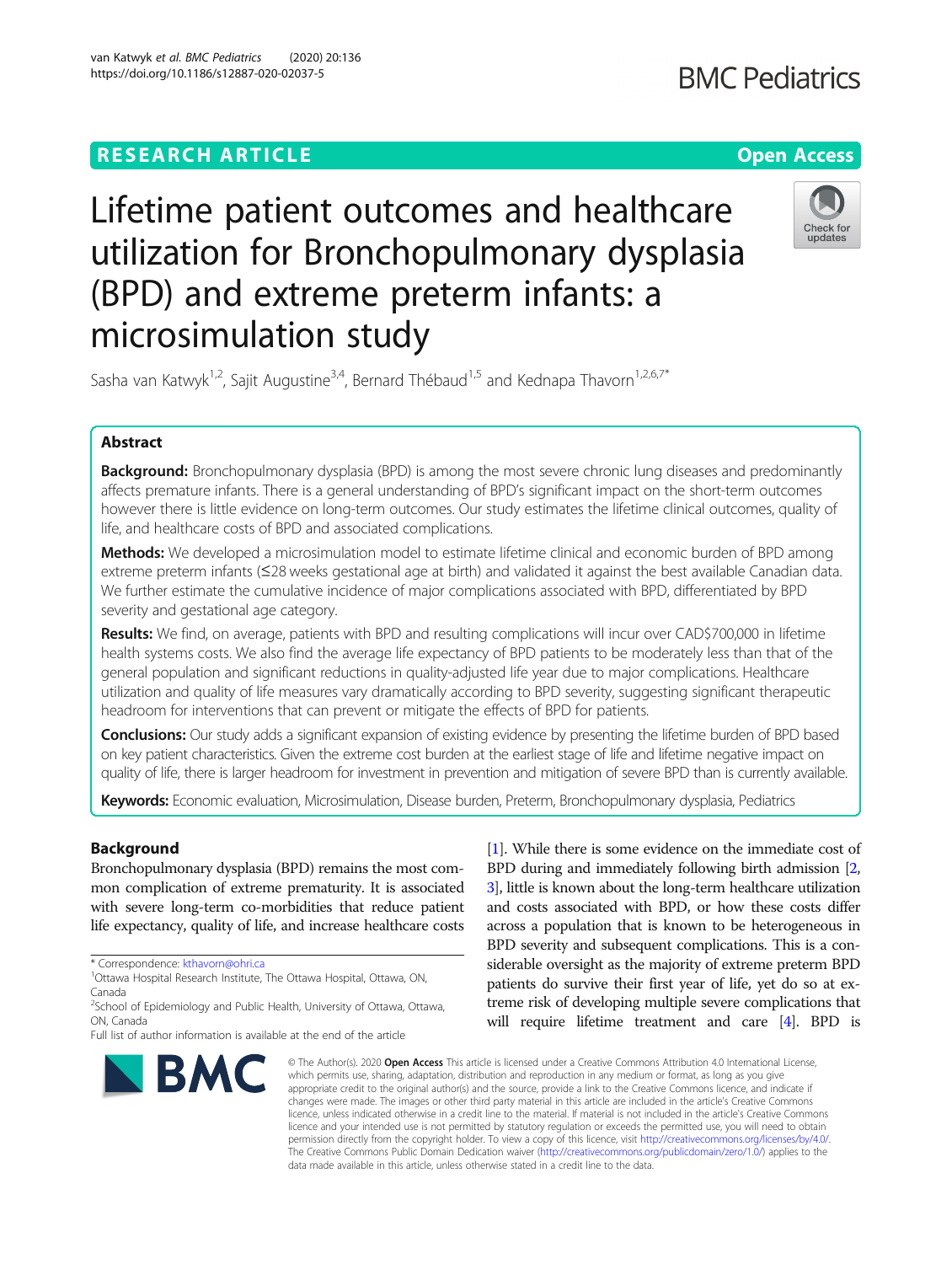particularly common among extremely preterm infants; those under 29 weeks gestational age at birth are at high risk of developing several severe chronic morbidities that are associated with BPD. Due to the combination of risk factors facing these neonates in particular, it has been challenging to provide evidence on the likely outcomes for patients based on their age and severity of BPD. It is imperative that clinicians, parents, and the health system have a clearer picture of the risks and the long-term care and quality of life implications for an extreme preterm newborn that develops BPD. Simulation models are not replacements to long-term epidemiological studies, but they are timely tools that can synthesize data and elucidate the dynamics and patterns of disease progression that can inform decision makers quickly. A model also allows for the study and evaluation of the potential impacts of various intervention strategies for BPD, while being able to integrate new evidence as is arises.

This study used a microsimulation model to estimate a lifetime clinical and economic burden of BPD among extreme preterm infants—defined as ≤28 weeks gestational age at birth—to offer decision makers information on the expected survival, quality-adjusted life years, and health system costs associated with a preterm infant who develops BPD.

### Methods

We built a microsimulation model of extreme preterm infants (gestational age less than 29 weeks) to estimate the long-term clinical and economic outcomes of patients stratified on gestational age at birth, BPD severity at 36 weeks, and highly associated complications. Our study combined the best available evidence on the BPD risk among extreme preterm infants, BPD severity-adjusted risk of developing major complications, quality of life and health system cost for each complication in order to estimate the lifetime burden associated with BPD.

We performed a targeted literature search without any restrictions on study design or a publication date. We included studies that were based on a single centre and those were based on the large national or regional neonatal databases, including (Canadian Neonatal Network (CNN), EPI-Cure (UK), NICHD Neonatal Research Network Generic Database (USA), Vermont Oxford Network (USA), Kaiser Permanente Medical Care program (USA), Neonatal Research Network of Japan, Epipage 1 & 2 (France), AOK National Insurance entries (Germany). We used the following free-text terms: 'bronchopulmonary dysplasia' OR 'BPD' AND 'preterm' OR 'premature birth' OR 'very low birth weight' OR 'extremely low birth weight'. Free-text terms were 'long term' AND 'outcomes' OR 'follow-up' OR 'complications'. The bibliographies of included studies and pertinent reviews was also be hand searched for relevant studies.

There is limited population-based data on BPD status and associated complications according to even basic cohort stratifications such as gestational age or birth weight. The CNN collects nationwide real-world data and publically reports aggregated means on discharge status, mortality rates, and some complication outcomes according to patient characteristics that would be captured in a highlevel chart review of the index admission [\[5\]](#page-9-0). CNN data is limited in its tracking of patients post-discharge, but does provide a helpful starting point on the distribution of patients discharged from hospital. The published literature provides additional neonatal patient information on discharge rates, ventilation duration, long-term complication rate, and health care utilization  $[2, 6, 7]$  $[2, 6, 7]$  $[2, 6, 7]$  $[2, 6, 7]$  $[2, 6, 7]$ . However much of the data were reported as aggregated means from small cohorts, and only one study stratifies according to BPD severity [\[2\]](#page-9-0). Input parameters to the model are displayed in Table [1.](#page-2-0) The dearth of information on risk-adjusted outcomes and distributions around aggregated means necessitated a simulation approach to combine data sources and estimate patient distributions across age and risk categories (in our case, BPD status).

A microsimulation approach was used to facilitate the creation of sample distributions of patients at birth using the age-adjusted risk of death and the risk of developing BPD. BPD status was divided into severe, moderate, and mild. While there is debate within the field about the precise thresholds to classify severity of BPD, the relevant source data we utilized distinguished mild, moderate, and severe BPD according to a fraction of inspired oxygen (FiO<sub>2</sub>) of 0.21, < 0.30, and  $\geq$  0.30 at 36 week post-menstrual age respectively [\[2\]](#page-9-0). We combined no BPD status with mild since there is minimal evidence suggesting a significant difference in patient outcomes between these two groups among extreme preterm infants. Available data provides mean estimates of mortality during admission and the distribution of BPD severity at 36 weeks of age and includes confidence intervals for chronic lung disease status and increased risk of death according to specific age thresholds [[5](#page-9-0)]. However, the reported evidence does not allow us to directly observe the mortality rates by both scales of BPD severity and gestational age categories necessary to distinguish outcomes at the granularity needed for decision modeling. We used the available confidence intervals to bind our analysis to avoid extreme estimates, but the model requires parameters categorized according to BPD severity and gestational age at birth the disease model to sufficiently address clinical and decision questions in the future.

We performed a first-order microsimulation and generated a sample distribution of patients with an assigned BPD severity status at 36 weeks from a ranked sample selection. We then applied a different weight to a fixed mortality rate according to severity group (severe, moderate, mild) that assumed infants with more severe BPD status are more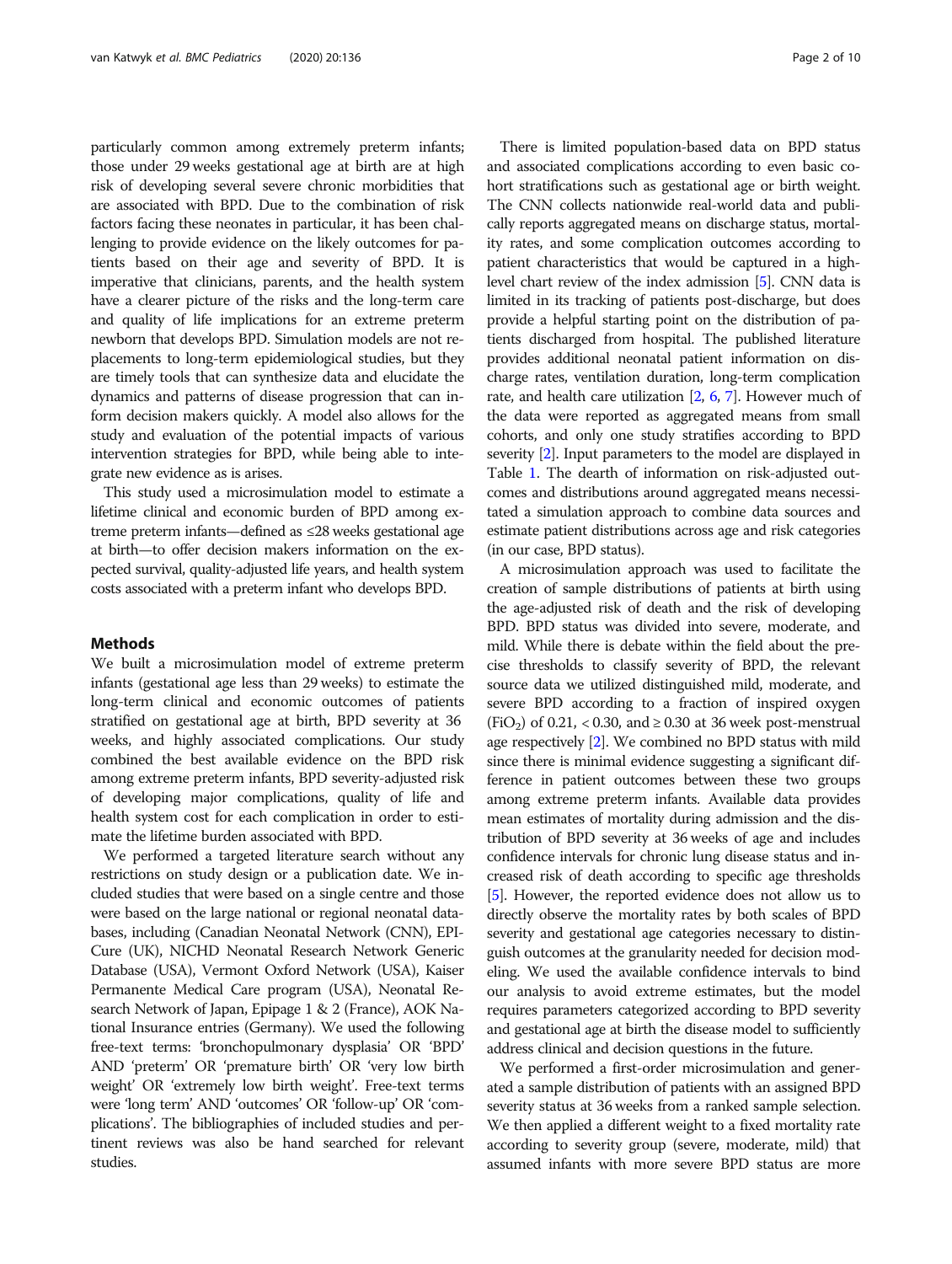#### <span id="page-2-0"></span>Table 1 Input Parameters for Risk of Event/Complications<sup>a</sup>

|                      |                                            | <b>BPD Severity Status</b> |      |                                               |       |        |       |
|----------------------|--------------------------------------------|----------------------------|------|-----------------------------------------------|-------|--------|-------|
|                      |                                            | Mild                       |      | Intermediate                                  |       | Severe |       |
|                      |                                            | Mean                       | SE   | Mean                                          | SE    | Mean   | SE    |
| Event                | 2-year Clinic Visits                       | 3.1                        | 1.9  | 28.5                                          | 17.1  | 28.5   | 17.1  |
|                      | Hospital Admissions in Year 1              | 3.4                        | 1.7  | 4.3<br>2.2<br>2.6<br>1.3<br>8<br>2.2<br>58.4% |       | 7.7    | 3.9   |
|                      | Hospital Admissions in Year 2              | 2.3                        | 1.2  |                                               |       | 3.6    | 1.8   |
|                      | Length of Hospital Stay (Year 1 & 2), days | 18.8                       | 2.3  |                                               |       | 10.9   | 2.0   |
| Risk of Complication | Neuro-impairment                           | 34.4%                      | 6.9% |                                               | 11.7% | 78.9%  | 15.8% |
|                      | <b>ADHD</b> <sup>b</sup>                   | 8.6%                       | 1.7% | 5.8%                                          | 1.2%  | 6.5%   | 1.3%  |
|                      | Neurodevelopmental Delay                   | 14.3%                      | 2.9% | 23.4%                                         | 4.7%  | 21.5%  | 4.3%  |
|                      | Asthma                                     | 35.9%                      | 7.2% | 35.9%                                         | 7.2%  | 34.0%  | 6.8%  |
|                      | Hearing Impairment                         | 5.7%                       | 1.1% | 14.3%                                         | 2.9%  | 10.5%  | 2.1%  |
|                      | Low Vision                                 | 9.1%                       | 1.8% | 20.8%                                         | 4.2%  | 21.1%  | 4.2%  |
|                      | Pulmonary Hypertension                     | 0.0%                       | 0.0% | 4.7%                                          | 0.9%  | 6.5%   | 1.3%  |

<sup>a</sup> Sources: 2,3; <sup>b</sup>ADHD Attention Deficit Hyperactivity Disorder

likely to die prior to formal diagnosis at 36 weeks. The starting rates were sampled from published mortality rates [[5](#page-9-0)], with the weights applied over 5000 sample iterations, and then compared to the aggregated mortality rate obtained from the published literature. Weighted mortality rates that produced aggregated death rates that fell within the published confidence range were saved by the sampling algorithm, meaning as the sampling process was repeated the potential range of potential mortality rates within each BPD severity group became increasingly clustered on values that would produce aggregated rates that matched the realworld evidence. This process generated a range of potential risk-adjusted mortality rates for each BPD severity category. Using these risk-adjusted mortality rates, the ranked sampling process was repeated to draw patients by BPD severity status adjusted for mortality during admission that would skew the distribution of patients still alive at 36 weeks [[8](#page-9-0)]. The result served as a prior patient distribution of BPD at birth and at 36 weeks adjusted for differential mortality risk; with the former having a disproportionately higher number of more severe cases that were more likely to not survive to discharge. The simulated patient distributions at 36 weeks were validated against the published distributions and 94% of our sampled mortality rates fell within the reported 95% confidence range [[5](#page-9-0)]. We followed the same sampling process for three different gestational age groups—less than 25 weeks at birth, 25–26 weeks, and 27–28 weeks—and combined the age groups into a final population based on the CNN reported age distributions.

Birth weight was excluded as risk factor due to minimal evidence on its impact on relative risk across both axes (mortality and BPD severity). Several sub-analyses were performed to test the impact of non-Gaussian distributions around the CNN data's reported mean. Mortality risk by BPD status was found to significantly impact the final

sample distribution. We concluded, on the basis of expert opinion and the published literature  $[4, 6, 7]$  $[4, 6, 7]$  $[4, 6, 7]$  $[4, 6, 7]$  $[4, 6, 7]$  $[4, 6, 7]$  $[4, 6, 7]$ , that the mortality risk is non-normally distributed by patient characteristics and is very likely to be a competing risk of BPD status at 36 weeks. Consequentially, we applied this non-Gaussian distribution of mortality risk to the final model by applying BPD-correlated ranks to the random effects model to estimate mortality and back transformed to a uniform distribution to apply to the final joint density function [[9\]](#page-9-0).

Using the first-order probability density function approach described above, a final patient population of 10, 000 simulants were used to represent the distribution of gestational age at birth and BPD status. The population represents infants that survived to discharge. We modelled the lifetime trajectory of patients using an annual cycle. Post discharge, patients could develop major complications highly associated to preterm infants and differentially distributed according to BPD. We included the following major complications: respiratory illnesses requiring rehospitalization with variable length of stay, clinic visits for wheezing episodes, asthma exacerbations or psychiatric illnesses such as ADHD, developmental delay which can be global or specific (global developmental delay is defined in reference to infants and preschoolers, ages 0–5 years, who present with delays of 6 months or more, in two or more of the following developmental domains: gross/fine motor, speech/language, cognition, social/personal and daily living activities while specific developmental delay (SDD) refers to age inappropriate performance in a specific area), neurological impairment (cerebral palsy), hearing impairment, vision impairment, and chronic pulmonary hypertension [[10](#page-9-0)]. We performed a targeted literature search to identify the risk of developing major complications according to BPD status and average age of diagnosis in order to derive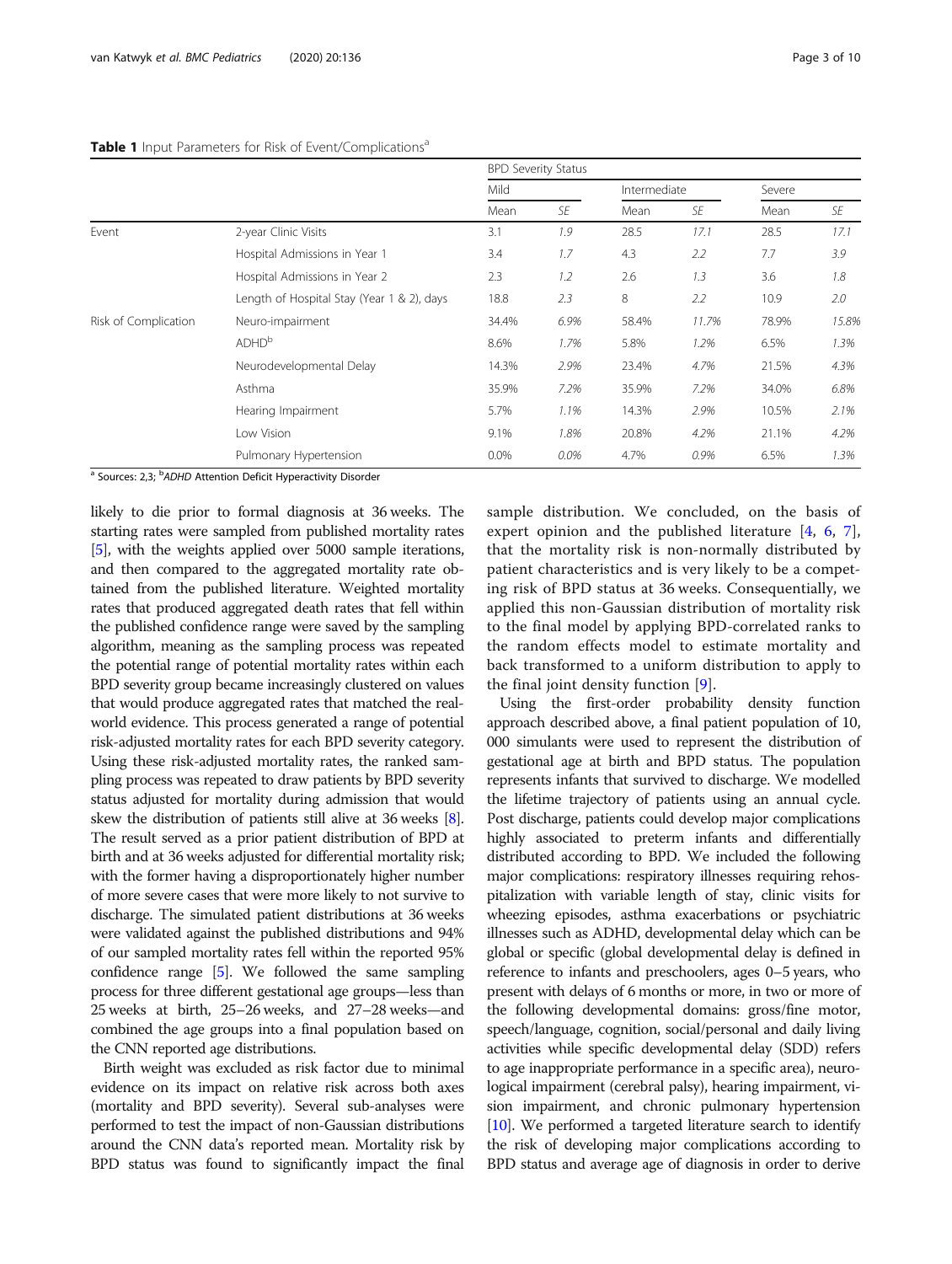time-dependent transition probabilities for each complication.

Costs and health utilities associated with each complication were applied if the infant acquired the complication, with all costs and utilities adjusted for half-cycles in the cycle they acquired the complication and the year of death. We estimate healthcare cost from a perspective of the Canada's publicly funded healthcare system; only costs that are borne to the health system are incorporated. Cost information was taken from published Canadian studies that specified the cost burden attributed to BPD or a specific complication (see Table [2\)](#page-4-0). Costs directly pertaining to BPD included initial admission, oxygen therapy, any direct long-term costs that were identified as treatment for BPD [[2](#page-9-0)], and clinic visits and hospital admissions within the first two years. Our final cost estimate for burden of BPD included cost estimates for major complications linked to BPD. When applicable, costs were time-dependent to reflect changes in healthcare utilization of a patient's lifetime. We estimated quality-adjusted life years (QALY) by multiplying the expected life expectancy and respective health utility values. There is evidence on patient health utilities for BPD patients that differentiate by severity [[11](#page-9-0)] however adjusting utilities according to an underlying BPD status differentially by combinations of complications presented significant challenges without much existing evidence to validate this approach. Consequentially, we used two different health utility measures to account for differences in expected patient utility based on the combination of complications developed over their lifetime. The base case approach assigns patients a utility score according to their BPD severity (Mild being the relative utility reference) with the complication a patient develops that has the lowest relative utility estimate being applied as additional disutility. An alternative approach treated each complication acquired as compounding a patient's disutility and were applied multiplicatively, thereby presenting a more extreme interpretation of quality of life. Costs and utilities were discounted at 1.5% in accordance with evaluation guidelines [[12](#page-9-0)]. Costs are presented in 2018 Canadian dollars.

Population age-dependent mortality risk was derived from Statistics Canada [\[13\]](#page-9-0). Adjusted relative risk of mortality following discharge for extreme preterm infants was applied to all patients based on best available evidence [\[14](#page-9-0)]. There is currently no long-term study that observes relative risk of mortality according to BPD status, so mortality risk is assumed to vary by gestational age at birth in this model.

All results are presented as the mean probabilistic output following a second-order Monte Carlo of 10,000 iterations wherein all parameter values were varied according to their distribution. Each second-order run utilized a starting distribution of patients distributed according to their BPD status at discharge. One thousand first-order runs of the patient distribution at discharge were run for every second-order iteration. The model was developed using R (R Foundation for Statistical Computing, Vienna, Austria).

#### Results

Our model predicts 11% of extreme preterm infants (< 28 weeks gestational age at birth) die prior to first hospital discharge, while 54, 23, and 12% of infants will be diagnosed with none/mild, intermediate, and severe BPD, respectively. Figure [1](#page-5-0) shows the results of a validation exercise between our first-order simulation estimates and the CNN's 2015 reported BPD status at 36 weeks of age (including mortality) [\[5](#page-9-0)]. The results show our estimates slightly over-estimate the proportion of patients with severe BPD, however all 'real world' values fall within the 95% confidence interval of our model. Figures [2](#page-5-0) and [3](#page-6-0) present the simulated outcome distribution of total cost and cumulative QALYs respectively.

Total lifetime expected cost among survivors to discharge is \$716,912 (95% CI: \$416,000 – \$1,275,000), 28% (\$197, 100) of which is incurred in the first year. We estimate an additional 13% (90,600) of lifetime costs are incurred in the second year due to clinic visits and hospital admissions. The third year is estimated to account for 1.3% (\$9560) of total costs, with a very gradual annual decline in expected costs over the patient lifetime, representing costs incurred from major complications developed over time. For patients that survive to discharge, their life expectancy is 73 years and their expected lifetime QALYs is 42.1. An alternative multiplicative method to account for compounding disutility from acquiring several complications estimates the expected lifetime QALYs to fall to 22.7.

Table [3](#page-6-0) presents stratified outcomes according to BPD severity and gestational age at birth. The average infant born < 25 weeks of age that survives to discharge is expected to incur lifetime health system costs roughly 14% higher than that of an infant born at 27–28 weeks, and 13% lower health utilities. Comparatively, a severe BPD patient is expected to incur lifetime health system costs 69% higher than that of a non-BPD or mild BPD patient while accruing 59% lower health utility. Table [4](#page-7-0) presents combined group outcomes by BPD severity and gestational age.

#### **Discussion**

There are a small number published trials and observational studies that partially describe the BPD distribution of extreme preterm infants and the relative burden of BPD  $[1-3, 11, 15-17]$  $[1-3, 11, 15-17]$  $[1-3, 11, 15-17]$  $[1-3, 11, 15-17]$  $[1-3, 11, 15-17]$  $[1-3, 11, 15-17]$  $[1-3, 11, 15-17]$  $[1-3, 11, 15-17]$  $[1-3, 11, 15-17]$ . Our study adds a significant expansion of existing evidence by presenting the lifetime burden of BPD based on key patient characteristics. We have shown that the present value of the lifetime expected burden of a BPD patient discharged in 2018 is over \$700,000 to the healthcare system. Excluding the high costs incurred in the first year, BPD costs the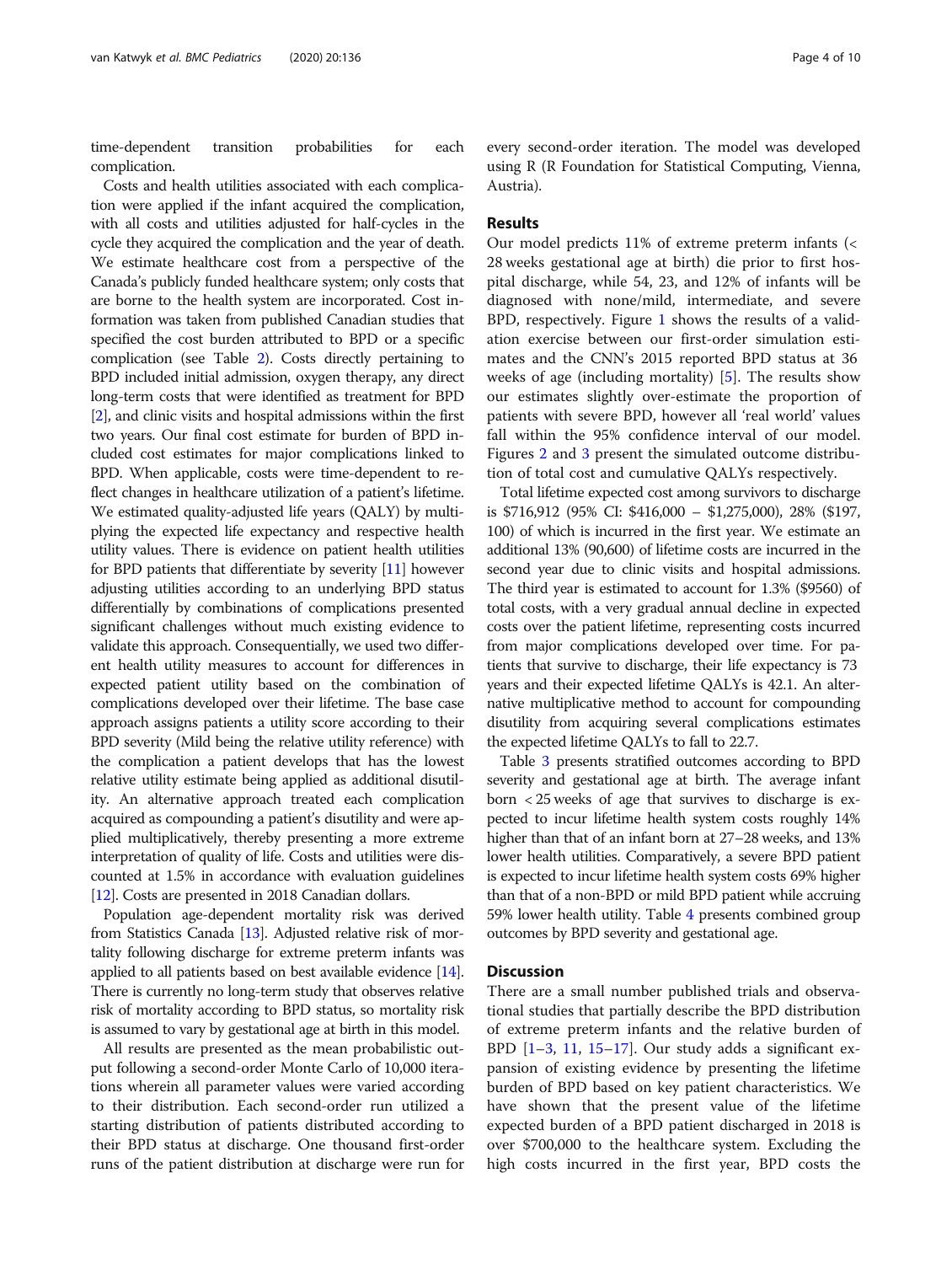#### <span id="page-4-0"></span>Table 2 Input Parameters Used for the Model

|                                                                                         |                                                                      | Proportion | Mean cost (C\$, 2018) | <b>SD</b> | Source |
|-----------------------------------------------------------------------------------------|----------------------------------------------------------------------|------------|-----------------------|-----------|--------|
| Costs                                                                                   |                                                                      |            |                       |           |        |
| <b>Preterm Infant Index Admission</b>                                                   | Extreme preterm (< 28 weeks)                                         |            | 59,508                | 10,473    | 12     |
| Preterm Infant Long Term Costs                                                          | Extreme preterm (< 28 weeks)                                         |            | 12,884                | 2150      | 2      |
| BPD (By severity) -Index Admission                                                      | All BPD                                                              |            | 105,131               | 18,393    | 3      |
| Cost                                                                                    | Mild                                                                 |            | 75,928                | 15,154    |        |
|                                                                                         | Moderate                                                             |            | 113,892               | 19,504    |        |
|                                                                                         | Severe                                                               |            | 141,148               | 27,823    |        |
| <b>BPD Home Care Costs</b>                                                              | All BPD                                                              |            | 475                   | 81        |        |
| <b>BPD Annual Costs (Post Discharge)</b>                                                | All BPD                                                              |            | 15,628                | 3056      |        |
| Annual management costs for general<br>population (or preterm infant specific)<br>with: |                                                                      |            |                       |           |        |
| <b>ADHD</b>                                                                             | Drug Costs                                                           | 30%        | 827                   | 144       | 13     |
|                                                                                         | Psychological/Behavior therapy                                       | 15%        | 2880                  | 523       |        |
|                                                                                         | Combination (Medication + Counseling)                                | 32%        | 3707                  | 612       |        |
|                                                                                         | No treatment                                                         | 23%        | 189                   | 34        |        |
| Asthma                                                                                  |                                                                      |            | 3925                  | 709       | 14     |
| <b>Hearing impairment</b>                                                               | Cost of hearing aid device                                           | 76%        | 1549                  | 295       | 15     |
|                                                                                         | One time cost of cochlear implant                                    | 24%        | 46,555                | 8376      |        |
|                                                                                         | Post implant follow up year 1                                        |            | 4411                  | 825       |        |
|                                                                                         | Post implant follow up year 2                                        |            | 1766                  | 285       |        |
|                                                                                         | Post implant follow up year 3                                        |            | 1255                  | 216       |        |
| Retinopathy                                                                             |                                                                      |            | 3914                  | 750       | 16     |
| <b>Pulmonary Hypertension</b>                                                           | Total healthcare costs                                               |            | 18,882                | 3449      | 17     |
| Neuro-impairment                                                                        | Without technical assistance                                         | 80%        | 11,900                | 1976      | 18     |
|                                                                                         | With technical assistance                                            | 20%        | 46,603                | 8791      |        |
| <b>Developmental Delay</b>                                                              | Total healthcare cost                                                |            | 10,534                | 1861      |        |
| <b>Utilities</b>                                                                        |                                                                      |            |                       |           |        |
| <b>Preterm BPD</b>                                                                      | Mild BPD (reference category)                                        |            | 1.00                  |           | 19     |
|                                                                                         | Intermediate BPD                                                     |            | 0.80                  | 0.20      |        |
|                                                                                         | Severe BPD                                                           |            | 0.50                  | 0.10      |        |
| <b>ADHD</b>                                                                             | Average                                                              |            | 0.71                  | 0.25      | 20     |
| Asthma                                                                                  | Average                                                              |            | 0.89                  | 0.09      | 21     |
| <b>Hearing impairment</b>                                                               | Average across the severity (mild,<br>moderate, severe hearing loss) |            | 0.62                  | 0.20      | 22     |
| <b>Retinopathy Of Prematurity</b>                                                       | Bilateral threshold retinopathy<br>of prematurity                    |            | 0.60                  | 0.10      | 23     |
| <b>Pulmonary Hypertension</b>                                                           | Average                                                              |            | 0.71                  | 0.14      | 24     |
| Neuro-impairment                                                                        | Cognitive impairment in preterm sample                               |            | 0.64                  | 0.33      | 25     |
| <b>Developmental Delay</b>                                                              | Average across levels                                                |            | 0.42                  | 0.41      | 26     |

Note: BPD Bronchopulmonary dysplasia, ADHD Attention Deficit Hyperactivity Disorder

health system \$4600 per patient per year, making it roughly twice as expensive as type II diabetes annually [[18,](#page-9-0) [19](#page-9-0)] while the BPD cost is incurred at the very start of a patient's life. Moreover, the expected QALYs of the average BPD patient is only 42, amounting to an annual expected quality of life score of less than 0.58 (1 indicating perfect health and 0 indicating death). This utility measure may be nearly halved depending on how one accounts for compounding disutility from multiple complications.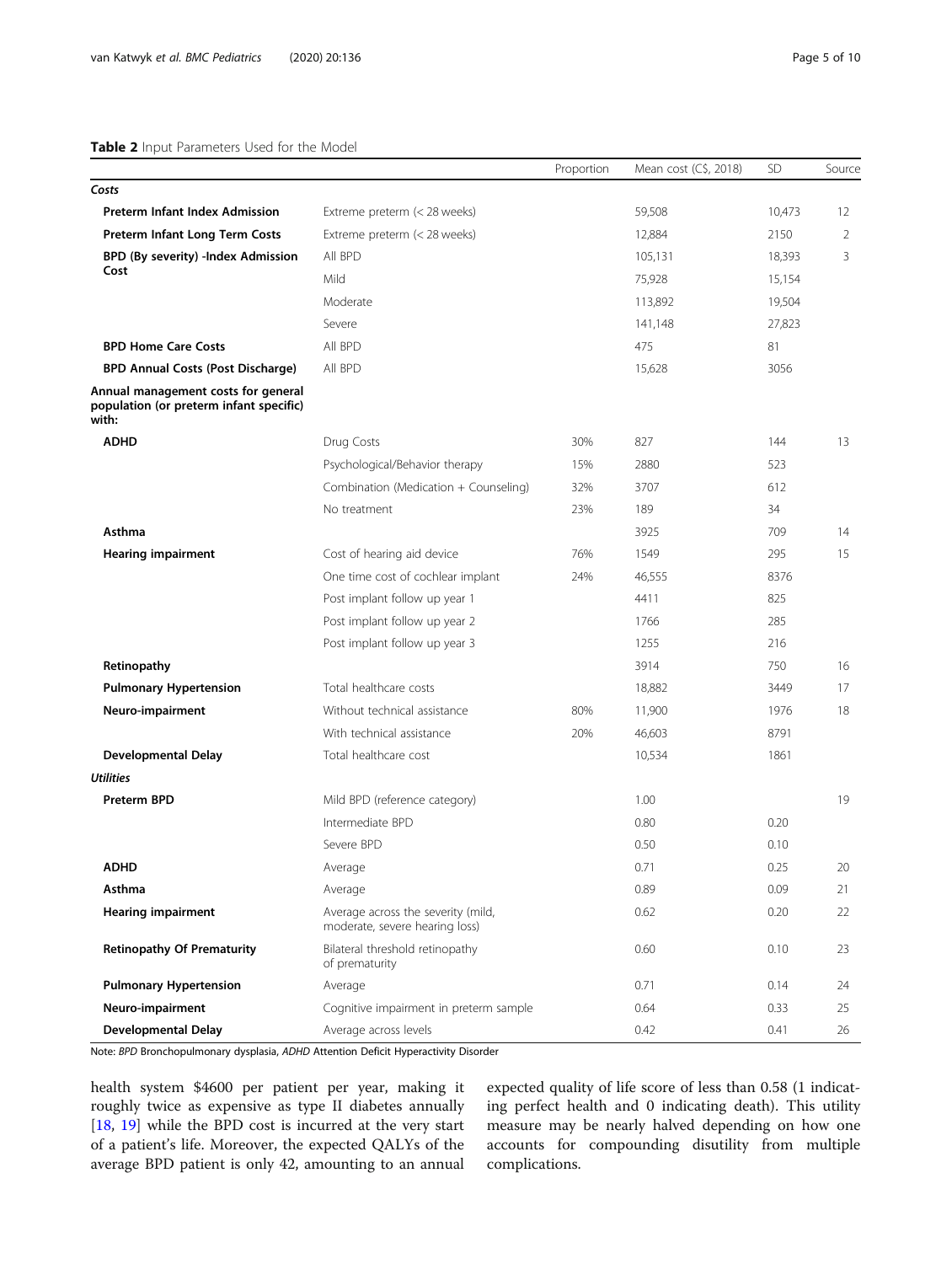<span id="page-5-0"></span>

This study attributes major preterm complications as part of the burden pathway of BPD, largely to illustrate the association between BPD as an early clinical marker and risk factor for many clinical outcomes resulting from extreme preterm birth. There are several major complications that were not included in our model primarily because we only included complications for which previous literature outlined a differential incidence of complications associated with BPD severity. This model is not meant to reflect the total burden for

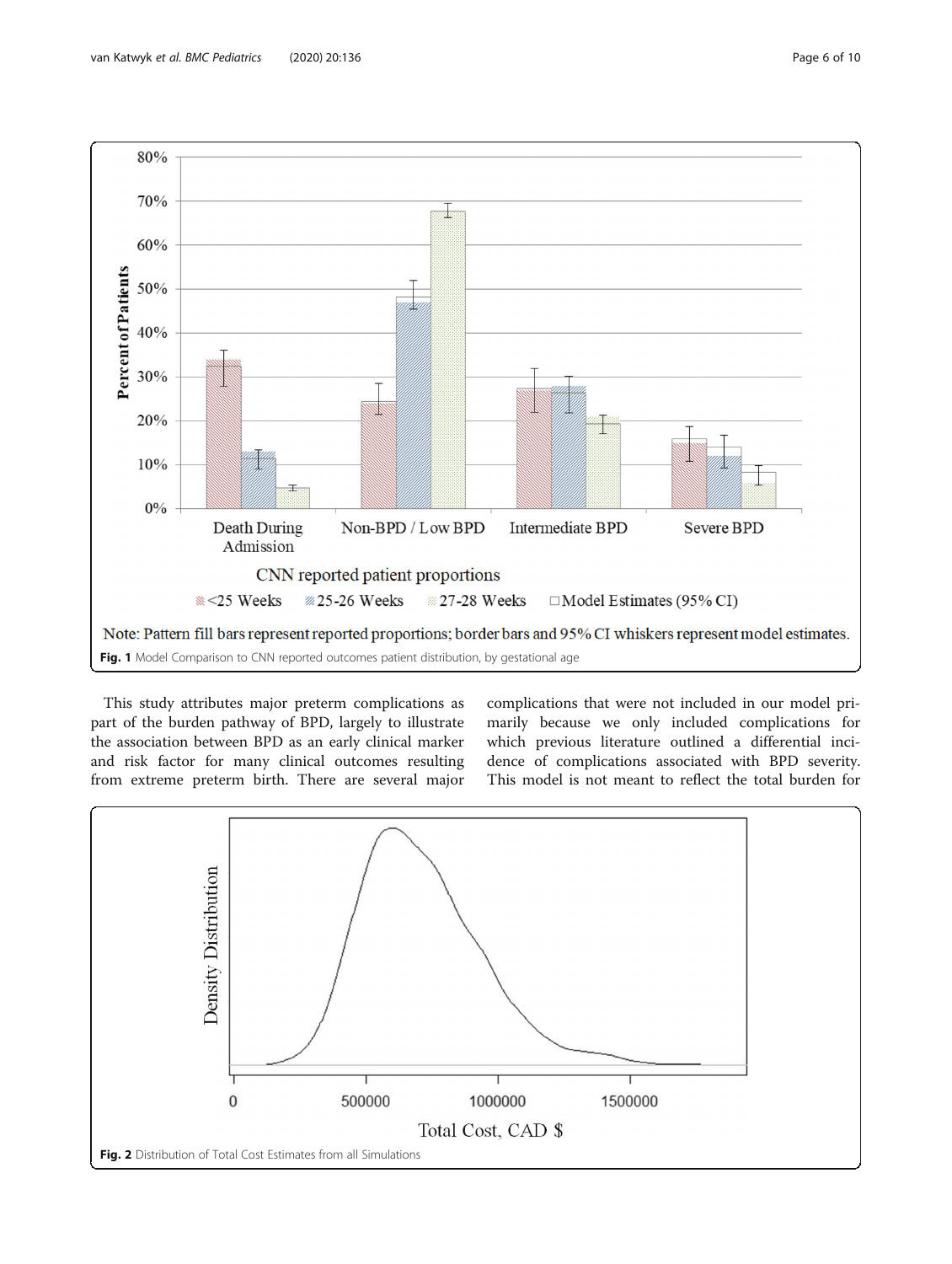<span id="page-6-0"></span>

the average preterm infant, as they may develop complications that are not associated with BPD severity and/or were not captured in the existing BPD literature.

An additional benefit from our simulation model is we now have valuable insight into the scale and shape of the distributions around our prevalence estimates. This is often missing in other model outputs and the vast majority of evidence available to date is based on single sources or time periods, lending no opportunity to apply a range or shape and to characterize the uncertainty around the mean. Figures [2](#page-5-0) and 3 present the distributions for the whole population for cost and health utilities obtained from our study, respectively. The cost distribution has an unsurprising right-tail skew indicating a high potential of extreme costs incurred by a portion of patients that pulls the average cost per patient higher. The Additional file [1](#page-8-0) presents several smoothed histograms to show the density of values across all simulants averaged across all runs, as well as the survival curve for all patients that survived to discharge.

Table 3 Lifetime Expected Outcomes among Survivors to Discharge

|                                                                          |                                     | By BPD Severity                       |                                     |                                      | By Gestational Age at Birth        |                                     |                                     |
|--------------------------------------------------------------------------|-------------------------------------|---------------------------------------|-------------------------------------|--------------------------------------|------------------------------------|-------------------------------------|-------------------------------------|
|                                                                          | Total                               |                                       | No/Low BPD Intermediate             | Severe                               | $27 - 28$                          | $25 - 26$                           | < 25                                |
| <b>Expected Lifetime Outcomes</b><br>(95% CI rounded to nearest<br>1000) |                                     |                                       |                                     |                                      |                                    |                                     |                                     |
| Costs                                                                    | \$716,912(416,<br>$000 - 1,275,000$ | \$554,650<br>$(298,000 -$<br>960,000) | \$865,550(285,<br>$000 - 1,471,000$ | \$938,900 (550,<br>$000 - 1,748,000$ | \$657,994(376,<br>$000 - 1000,000$ | \$708,416(419,<br>$000 - 1,117,000$ | \$749,110(531,<br>$000 - 1,379,000$ |
| QALYs                                                                    | 42.1 (37.2-48.1)                    | $50.4(45.1-$<br>55.8                  | 33.2 (29.3-39.1)                    | 20.1 (16.0-22.5)                     | 43.8 (34.9-48.1)                   | 40.6 (34.7-46.4)                    | $37.4(31.1 - 41.1)$                 |
| <b>Expected Complication</b><br>Prevalence                               |                                     |                                       |                                     |                                      |                                    |                                     |                                     |
| Neuro-Impairment                                                         | 47%                                 | 34%                                   | 59%                                 | 79%                                  | 45%                                | 49%                                 | 53%                                 |
| <b>ADHD</b>                                                              | 8%                                  | 9%                                    | 6%                                  | 6%                                   | 8%                                 | 8%                                  | 7%                                  |
| Neuro-Development<br>Delay                                               | 18%                                 | 14%                                   | 24%                                 | 22%                                  | 17%                                | 18%                                 | 19%                                 |
| Asthma                                                                   | 36%                                 | 36%                                   | 36%                                 | 34%                                  | 35%                                | 36%                                 | 36%                                 |
| Hearing Impairment                                                       | 9%                                  | 6%                                    | 15%                                 | 10%                                  | 8%                                 | 9%                                  | 10%                                 |
| Retinopathy                                                              | 14%                                 | 9%                                    | 21%                                 | 21%                                  | 13%                                | 15%                                 | 16%                                 |
| Pulmonary<br>Hypertension                                                | 2%                                  | 0%                                    | 4%                                  | 7%                                   | 7%                                 | 7%                                  | 3%                                  |

Note: BPD Bronchopulmonary dysplasia; ADHD Attention Deficit Hyperactivity Disorder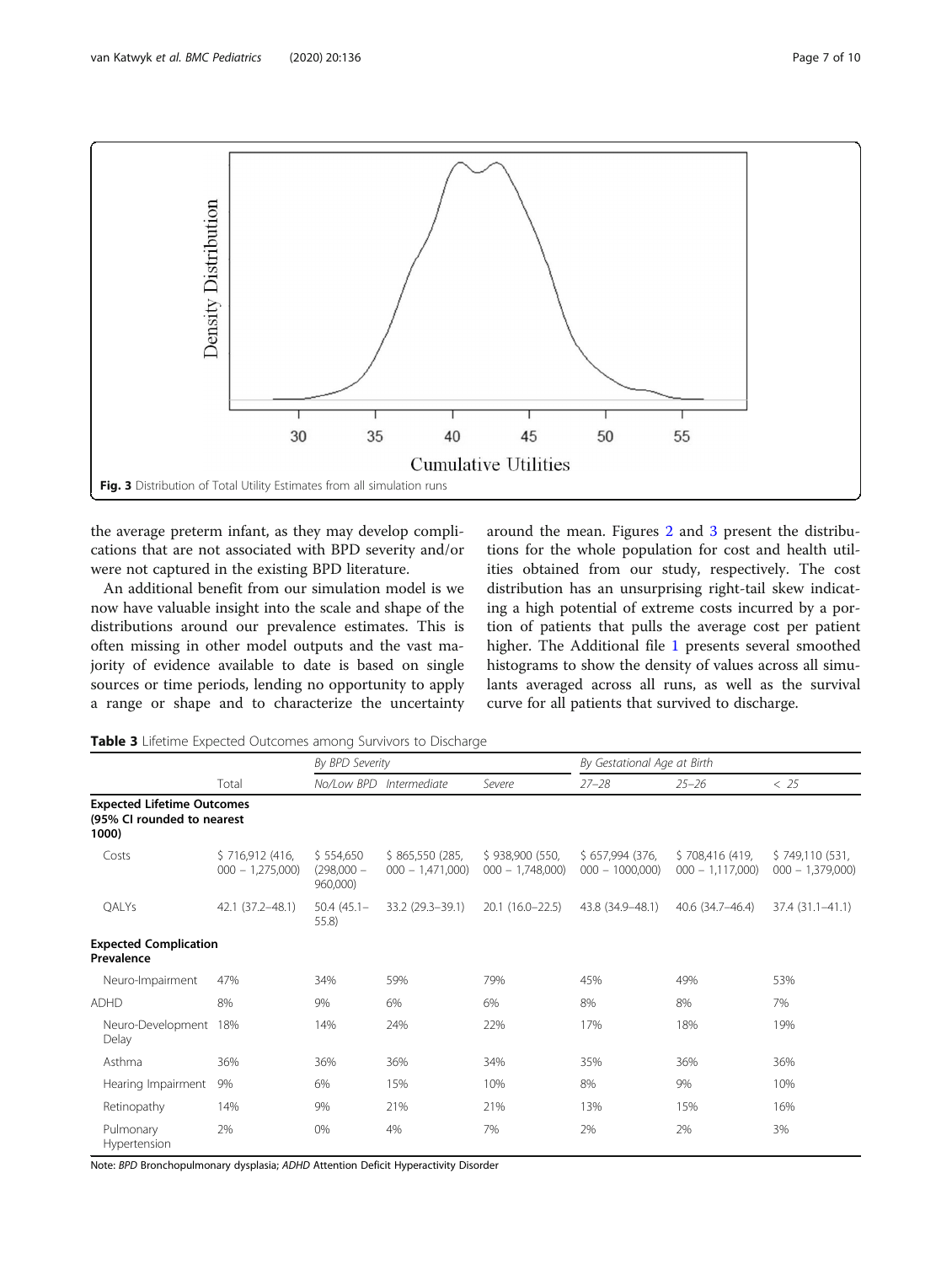<span id="page-7-0"></span>Table 4 Lifetime Expected Costs and QALYs, by BPD Severity and Gestational Age

|                                                  |      |                      | By BPD Severity                 |                                                                 |                                 |  |
|--------------------------------------------------|------|----------------------|---------------------------------|-----------------------------------------------------------------|---------------------------------|--|
|                                                  |      |                      | No/Low BPD                      | Intermediate                                                    | Severe                          |  |
| By Gestational Age at Birth 27–28 Costs (95% CI) |      |                      | \$510,440 (288,000 - 779,000)   | \$557,210 (344,600 - 821,000)                                   | \$589,993 (411,300 - 1000,000)  |  |
|                                                  |      |                      | QALYs (95% CI) 47.0 (37.1-51.9) | 38.1 (30.3-47.4)                                                | 29.7 (15.2-46.6)                |  |
|                                                  |      | 25–26 Costs (95% CI) | \$806,641 (311,000 - 835,000)   | $$869,530(451,000 - 1,090,000)$                                 | \$919,479 (613,000 - 1,500,000) |  |
|                                                  |      | QALYs (95% CI)       | 44.4 (33.0-49.7)                | 36.7 (29.9–43.0)                                                | 28.1 (14.8–44.4)                |  |
|                                                  | < 25 | Costs (95% CI)       | \$876,086 (392,000 - 960,000)   | \$943,217 (562,000 - 1,114,000) \$997,399 (733,000 - 1,809,000) |                                 |  |
|                                                  |      | QALYs (95% CI)       | 42.7 (28.5–47.3)                | 34.3 (21.3–39.9)                                                | 24.8 (13.9–38.1)                |  |

The sampling approach used here intentionally applied very little constraint on the sample distribution to allow for our results to be as conservative as possible in attributing high uncertainty to our estimates. Our findings ended up being well aligned to the CNN reported data despite the only use of the CNN data was to assign the rank order of discharge outcomes and to test the bootstrapped samples relative to the CNN reported aggregate mortality confidence range.

There have been well documented attempts at predicting BPD outcome based on gestational age and weight at birth as well as functional outcomes in the first days of life, however these models are limited to predicting BPD severity in the short term and do not focus on long-term outcomes or risk of developing complications as a result of BPD status [[20](#page-9-0)]. Large scale longitudinal studies that would elucidate the long-term impacts of BPD are strongly encouraged in order to validate our findings. We recognize such a study would be a more time and resource intensive than our simulation approach, however based on the magnitude of health and cost burden BPD appears to present, we do believe there is value in a more intensive observational study.

Not surprisingly, our study shows that expected costs, QALYs, and complication rate vary significantly by gestational age at birth or BPD severity. The published literature presented complication prevalence by BPD severity. Our study adds a new contribution to the existing literature by revealing the long-term clinical and economic outcomes by gestational age and BPD severity. A crucial question that remains is whether expected costs and QALYs in fact present as forecasted or if there are latent costs and effects on life expectancy that are expressed later in life, beyond what observational data currently captures. Long-term costs and health utilities for particularly severe complications are likely to be associated with higher risk of death, suggesting some simulants of this model that have severe complications and/or multiple complications have overestimated costs (due to near end of life care currently unaccounted for) and quality of life measures. It is our hope that further longitudinal research can elucidate the riskadjusted mortality rate of patients in order to provide better information on disease and care trajectories of BPD.

Our simulation model can be extended to test what relative risk increase in mortality would be necessary to see significant changes in our outcome estimates, however this is better explored in the context of an economic evaluation of treatments for BPD.

The best available literature using the same Canadian health system perspective on the long-term healthcare utilization for BPD patients is a 2008 paper by Landry et al. where they estimate the cost of BPD per patient to be \$15, 700 (adjusted to 2018 dollars) for the first 20 years, excluding index admission. In comparison, our model estimates the annual cost per patient is \$16,500 over the same time period, excluding index admission. While closely matched, the two estimates derived costs differently. Landry et al. attributed all hospitalizations and pharmaceutical fees by BPD patients while not explicitly incorporating costs of major complications. In comparison, our study attributed the first 2 years of hospitalizations to BPD and then based costs on annual costs of major complications, which would include hospitalizations, pharmaceuticals, and reimbursable material costs [\[18,](#page-9-0) [21](#page-9-0)–[33](#page-9-0)].

Evidence on short- to medium-term burden of BPD from non-Canadian sources reinforces our study's findings about the extreme first 2 years' cost of BPD followed by consistent costs incurred as a consequence of major complications [\[1\]](#page-9-0) and scale of cost difference according to BPD severity. For instance, Álvarez-Fuente et al. found the cost for the most severe BPD cases was roughly 50% higher in the first 2 years than other BPD patients  $[1]$  $[1]$ ; in comparison our model estimated 44% higher cost of severe BPD cases compared to other patients. While it is difficult to directly compare costs across different health systems and patient groups (Álvarez-Fuente et al. observed all preterm infants rather than extreme preterm), it is encouraging to find differential scales of burden according to severity of BPD. Our study advances the evidence based in projecting longterm health outcomes and cost implications, as well as explicitly incorporating major complications to provide clinical detail on the patient distribution and differential effects on lifetime burden of BPD.

This study focuses on lifetime burden of patients within a Canadian health system perspective, presenting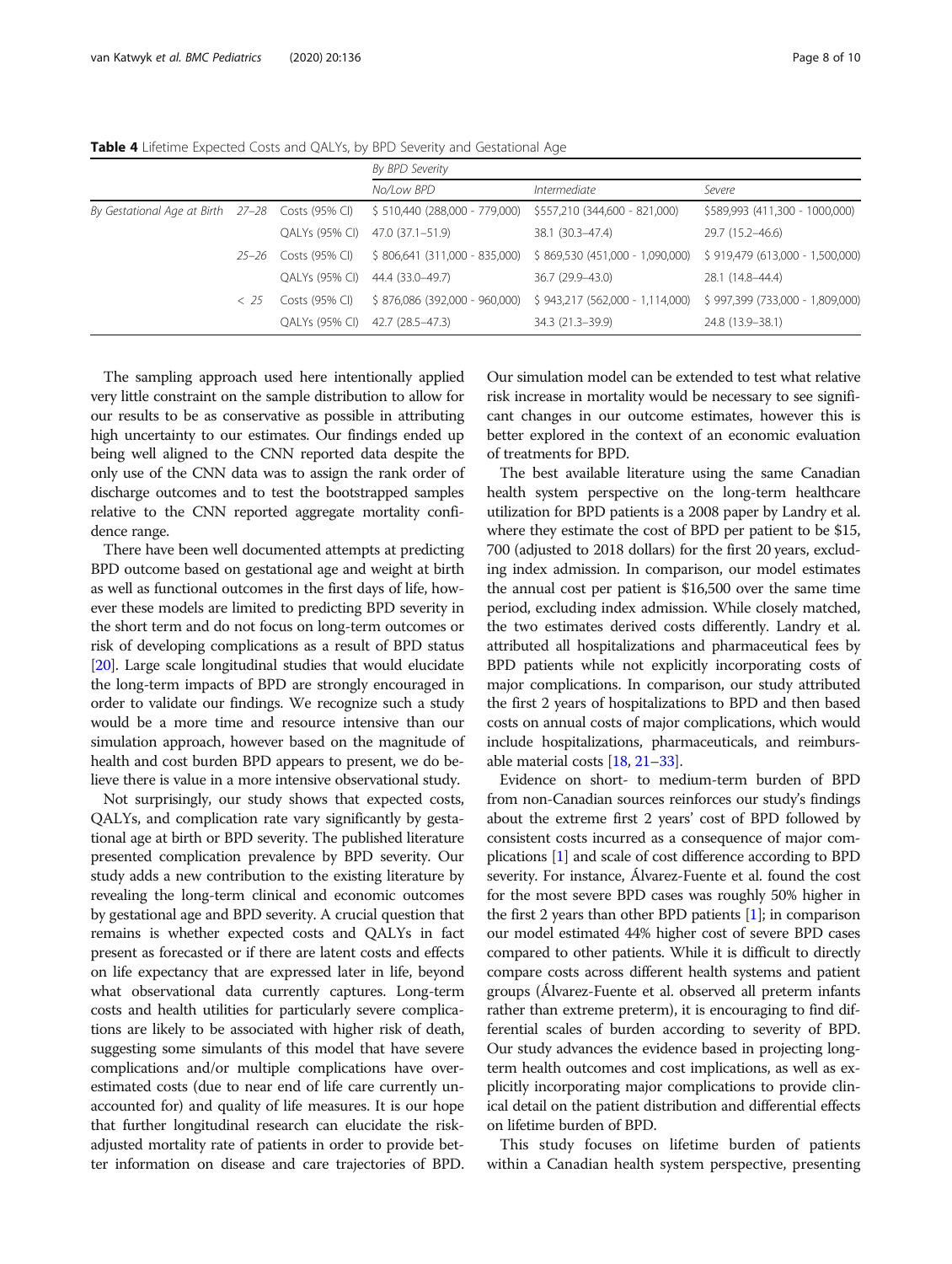<span id="page-8-0"></span>some limitations to generalizability under different health system regimes. The precise costs and outcomes for patients will obviously change under different systems of care, however we believe that the broader implications of health outcomes and the incidence of adverse events will not significantly be different in non-Canadian settings. Our study can therefore provide a starting point for a more general estimation of expected burden of care in other settings.

Due to the limitations regarding data on long-term mortality risk among BPD patients, life expectancy and survival curves were not included as primary outcomes of the model at this stage. While we did incorporate a relative risk to the general population mortality rate based on the best evidence for extreme preterm infants [\[14](#page-9-0)], this is nondifferential across gestational age at birth or BPD status. Additionally, our model does not yet include risk of mortality associated with major complications, which we would expect to impact survival. Consequentially, our life expectancy estimates are likely to be over-estimated. While this has minimal effect on the total cost estimate since the majority of costs are incurred earlier in life, our health utility estimates are correlated with life expectancy and will be over-estimated concurrent to life expectancy after adjusting for utility discounting.

A limitation of our simulation approach is that the initial population of patients is based on a first-order probability density function approach. While the sampling method provided BPD severity distributions that closely resembled real-world evidence, it did not incorporate other patient characteristics such as birth weight and other perinatal conditions that may be important to accurately predicting adjusted mortality and complication risks. While it is important for these factors to be accounted for in future models, we believed it was important to have an initial model that was based on a smaller number of risk factors in our case, gestational age at birth and BPD severity—to minimize the number of sources of structural uncertainty in our model. In the absence of clear etiological relationships between correlated risk factors, it is difficult to validate whether a simulated biological pathway is genuine—a risk that increases as more complex interactions across several risk factors are introduced to the model [[17\]](#page-9-0). For the purposes of describing the burden of BPD, we believe that gestational age is the primary contributor to differential BPD severity distributions within the extreme preterm population as it is highly correlated to birth weight and other functional outcomes.

Another limitation of this study is that the long-term mortality risk for patients is only based on a long-term longitudinal study of preterm infants, which reports adjusted mortality risk according to extreme preterm birth status (< 28 weeks gestational age at birth) but no other risk factors. This is a limitation due to this model being specifically designed to describe differential outcomes among BPD patients, yet mortality outcomes are assumed to be constant across severity strata. We would expect that mortality risk would differ according to BPD severity however there is currently no evidence to establish this. Additionally, better evidence may find that BPD severity is not the predominant factor and that instead other differential risk factors such as early lung function and major complications are better predictors of mortality risk. Our model is capable of incorporating such evidence, however given the limited evidence currently available this remains an under-developed area of the model.

Finally, our model assumes that the risk of complication is independent of other complication status except for BPD severity. The same joint distribution of random effects model from the first stage of our model was applied to estimate the risk of complications after controlling for the risk of mortality. A variance-covariance matrix on the relative risk of complication dependent on other complication status was derived to adjust for compounding risk factors however without sufficient cross-correlation data from the published evidence imputation attempts introduced too much variability into the model to be useful.

Our findings highlight the predicted risks and the longterm health care needs for extreme preterm infants (< 28 weeks gestational age at birth) given the current standard of care in Canada. Infants who are discharged are expected to have a reasonably high life expectancy, however the high risk of major complications positively correlated with BPD severity results in severe reductions in expected quality of life. Given the extreme cost burden at the earliest stage of life and lifetime negative impact on quality of life, the most promising interventions would be prevention or mitigation of BPD's effects that result in the most severe forms of chronic lung disease in extreme preterm infants. Our model and study findings can be used to estimate the maximum scope for therapeutic or health system benefits of a new BPD treatment relative to other existing treatments. The model could also inform research and development decisions and help identify patient and intervention characteristics that will make new treatments for BPD reimbursable.

### Supplementary information

Supplementary information accompanies this paper at [https://doi.org/10.](https://doi.org/10.1186/s12887-020-02037-5) [1186/s12887-020-02037-5](https://doi.org/10.1186/s12887-020-02037-5).

Additional file 1: Appendix Figure 1: Distribution of Total QALY Estimates from all simulation runs using multiplicative disutility count. Additional file 2: Appendix Figure 2: Survival Curve of General

Canadian Population vs. Extreme Preterm Survivors to Discharge.

Additional file 3: Appendix Figure 3: Density of Individual Simulant Lifetime Costs.

Additional file 4: Appendix Figure 4: Density of Individual Simulant Lifetime QALYs.